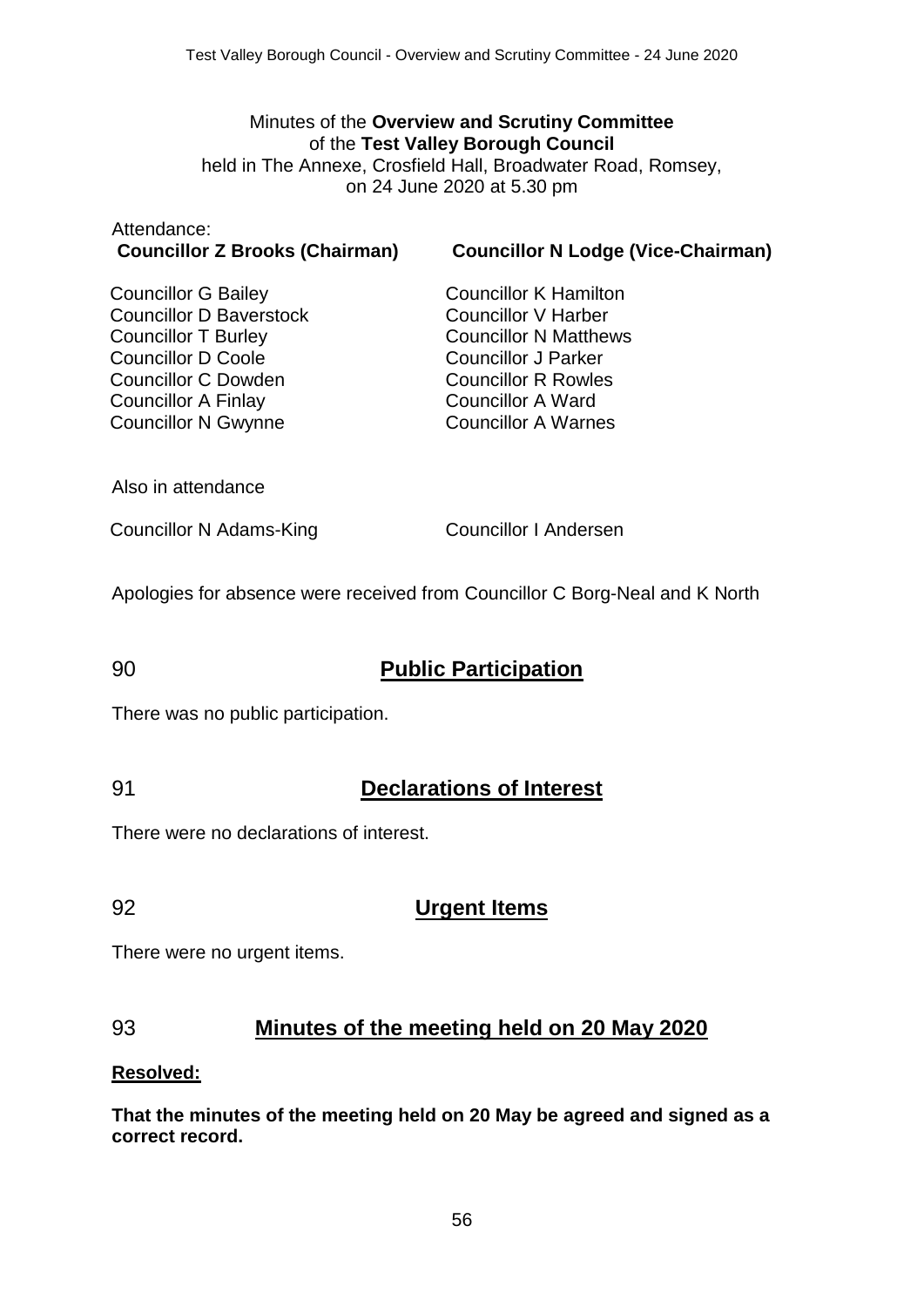# 94 **Call in Items**

There were no call in items.

# 95 **Urgent decisions taken since last meeting**

There were no urgent decisions taken since the last meeting.

# 96 **Presentation on Local Policing**

CI Thorne explained the comparison for offences from April 2019 to March 2020. Overall there has been an increase in crimes of 0.4%, whilst ASB reports for the year fell by 17%. During the period of the Covid-19 Pandemic (April 1 to June 15) overall crime was down by 22.5%, and ASB by 4.5%.

CI Thorne responded to a number of questions from members which had been submitted to CI Thorne prior to the meeting and discussed the following;

- Fines handed out to people during Covid 19 lockdown.
- Response to 101 calls.
- Numbers and funding of PCs/PCSOs
- Street Rangers
- Speed Limits
- Travellers
- Drug use
- Recruitment of Police Officers
- County Lines

The Chairman thanked CI Thorne and Inspector Taylor for the interesting presentation and for their service to the community.

# 97 **Updates on Panels**

Councillor Baverstock, Lead Member of The Future of Health Provision in Andover and Romsey updated the Committee on her panel. The report is in draft and will be added to the agenda for the next meeting.

The Chairman suggested that as Councillor Matthews had been appointed at Council to Armed Forces Champion it would be appropriate for him to lead the Armed Forces Covenant panel. Councillor Coole has also indicated that he wished to stand down from the panel. A questionnaire will be sent out to inform the panel on how to take the review forward.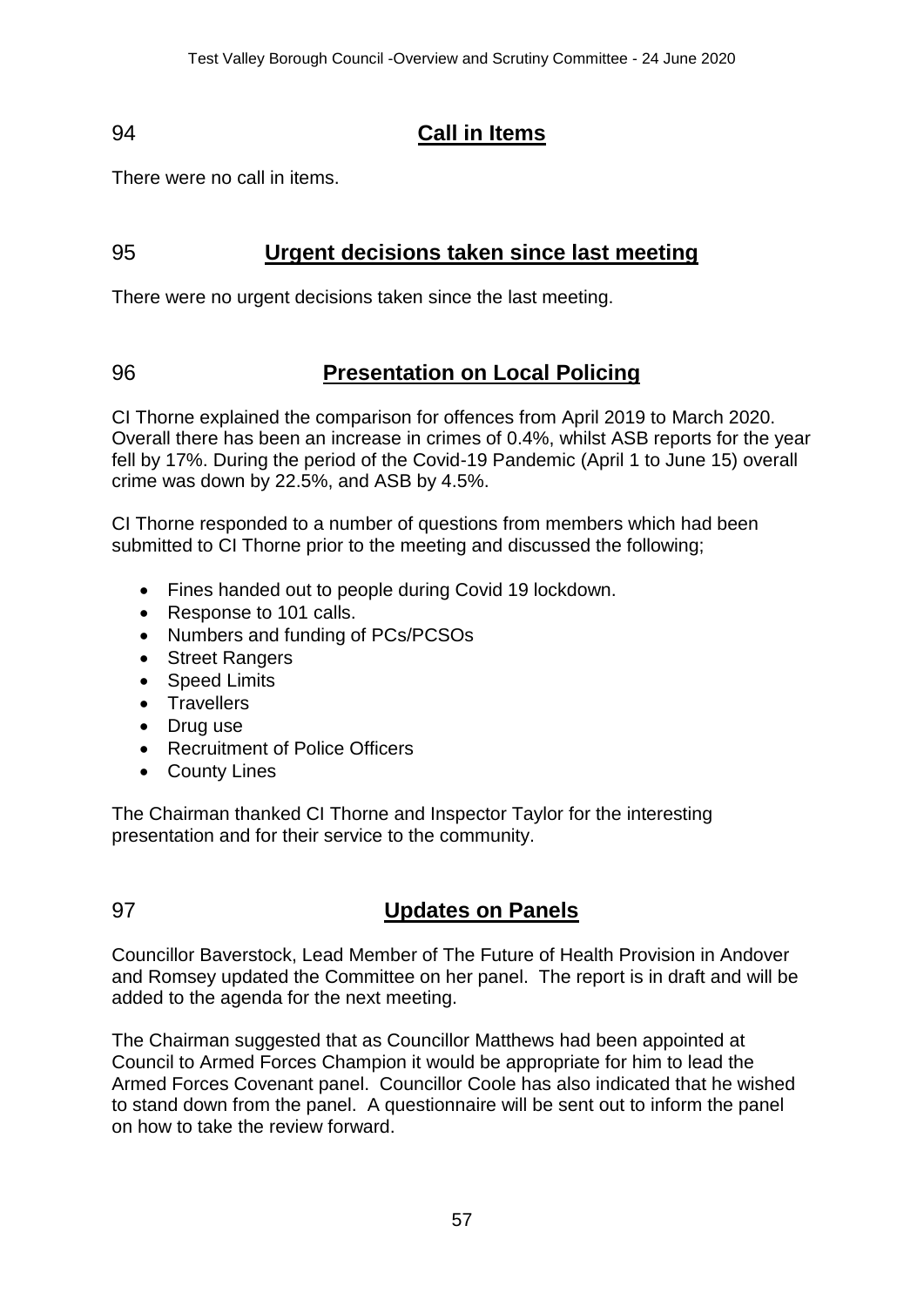### **Resolved:**

**That Councillor Matthews be appointed as the Lead Member on the Armed Forces Covenant panel.**

# 98 **Update on the Covid 19 Community Response and Recovery Process**

Andy Ferrier, Chief Executive updated the Committee on the COVID-19 response process. A significant part of the successful approach to response has been down to the bringing together of a large network of partners and community groups building on the council's strong track record of developing local community resilience. As we move towards recovery this will present an opportunities to learn the lessons of what worked well and what we could do differently in the future as we seek to work closely with local communities in developing their approach to resilience.

James Moody, Policy Manager updated the Committee on the Covid 19 Community Response and Recovery Process. Progress so far

- Local Resilience Forum (LRF) triggers Recovery Planning phase.
- LRF Recovery Group established (weekly)
- TVBC Recovery approach developed
- Service & thematic impact assessment undertaken
- Early work on issues such as High St's/open spaces and safe working begin in light of Government guidance.
- Recovery Workstreams identified and action plans in development
- TVBC Recovery Plan considered by Cabinet in July.

The purpose of the recovery phase is to provide specific structure for the Covid 19 recovery process in Test Valley. The Policy Manager also set out the principles for TVBC recovery and the strategic issues arising from the initial impact assessments.

A number of Recovery Workstreams have been identified as follows;

- Service Recovery
- Town Centre(s) Recovery
- Economic Recovery
- Covid-19 Secure Working
- Re-opening public spaces
- Wellbeing & mental health
- Financial Recovery
- Community Recovery
- New ways of working

The next steps will be to draft the actions plans and being them together as a single recovery action. Recovery strategy will be finalised outlining key strategic priorities for recovery and the recovery strategy will be considered by Cabinet in July.